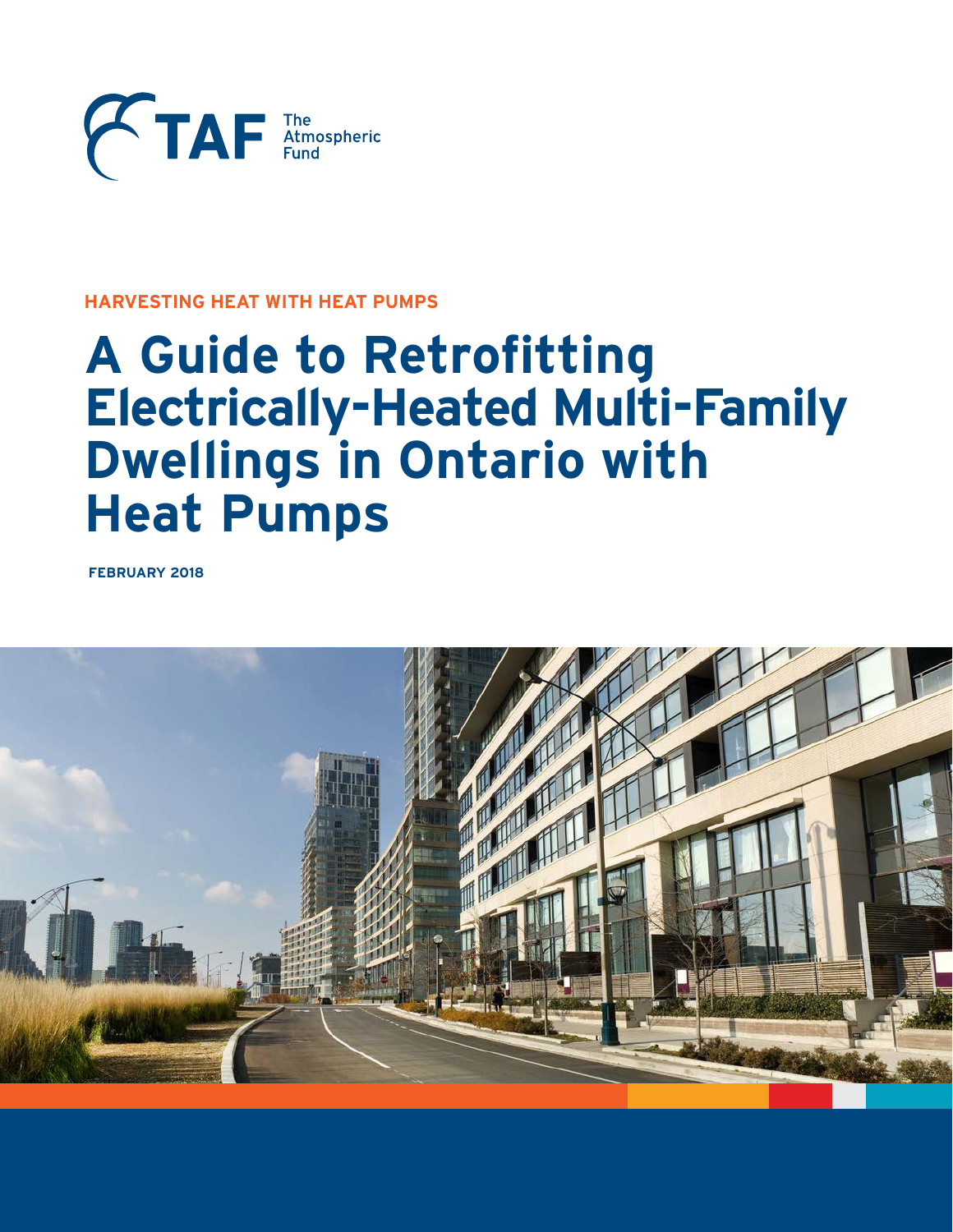

# **About The Atmospheric Fund (TAF)**

Founded in 1991 by the City of Toronto, TAF's mission is to invest in urban low-carbon solutions to reduce emissions and air pollution. To date, TAF has invested more than \$50 million, helping Toronto save more than \$60 million in energy costs and contributing to a city-wide carbon emissions reduction of 24 per cent below 1990 levels.

Visit **www.taf.ca** for more information or message Devon Calder, Heat Pump Researcher, at dcalder@taf.ca.

**THE ATMOSPHERIC FUND** 75 Elizabeth Street Toronto, ON M5G 1P4

The views expressed here are those of The Atmospheric Fund and do not necessarily reflect the views of the City of Toronto or the Province of Ontario.







© Copyright 2018 by The Atmospheric Fund (TAF). Permission is granted to the public to reproduce or disseminate this document without requiring specific permission. Any errors or omissions are the responsibility of TAF.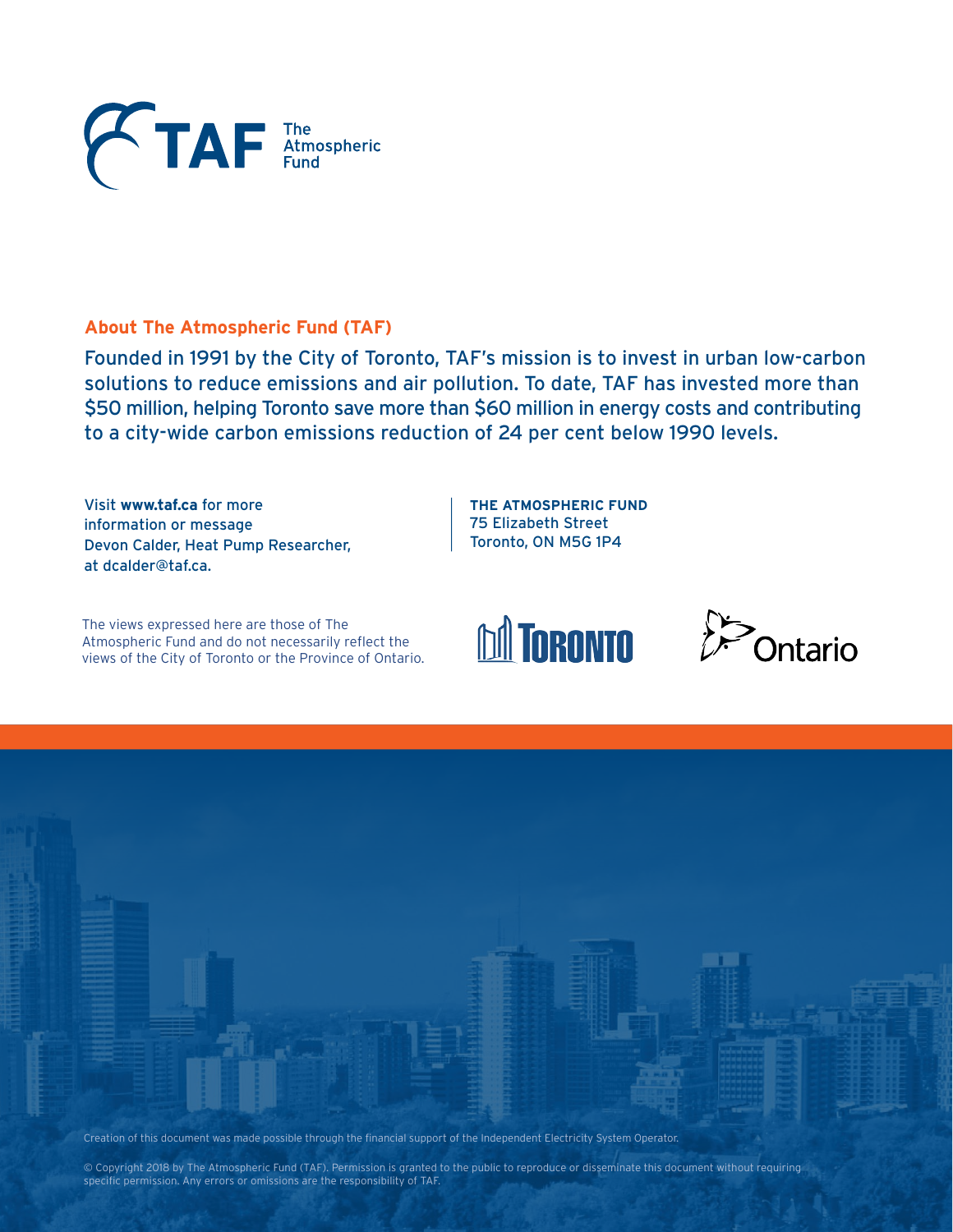# Content

| Why should I retrofit my electric heating system with a heat pump? 6          |  |
|-------------------------------------------------------------------------------|--|
|                                                                               |  |
| Step-by-step heat pump retrofit guide for multi-unit residential buildings 13 |  |
|                                                                               |  |
|                                                                               |  |
|                                                                               |  |
|                                                                               |  |
|                                                                               |  |
|                                                                               |  |
|                                                                               |  |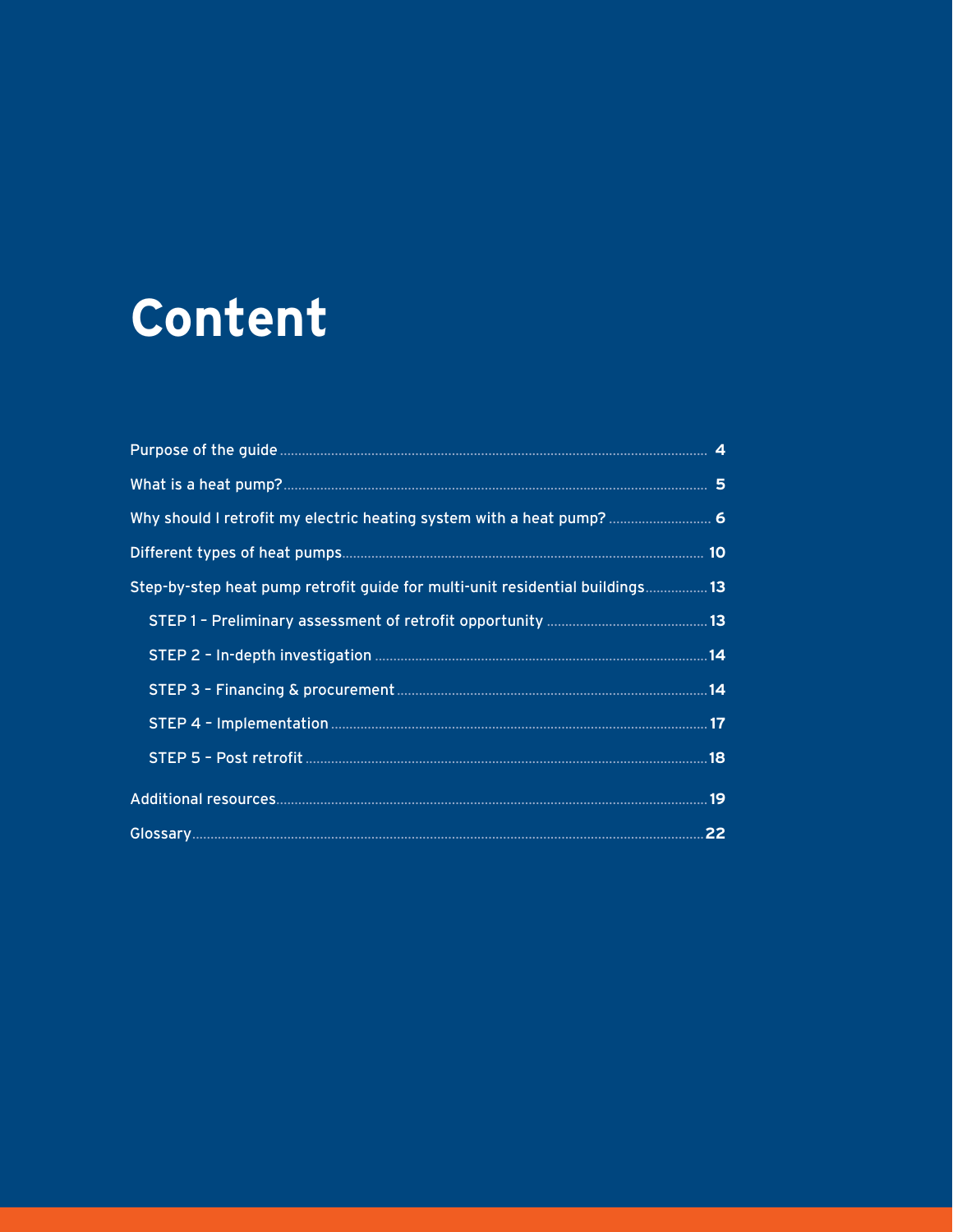

# **PURPOSE OF THE GUIDE**

This document is intended for property owners and managers, engineers and contractors interested in learning more about why and how to retrofit an electrically heated multi-unit residential building with heat pump space heating systems.

To help you through the process, this document contains:

- Information about what a heat pump is and how it functions
- The business case for retrofitting an electrically heated building with heat pumps
- A step-by-step how to guide
- Information on available incentives and eligibility requirements
- Additional resources including educational materials, technology performance information, design and installation guidelines, key contacts, and a glossary of key industry terms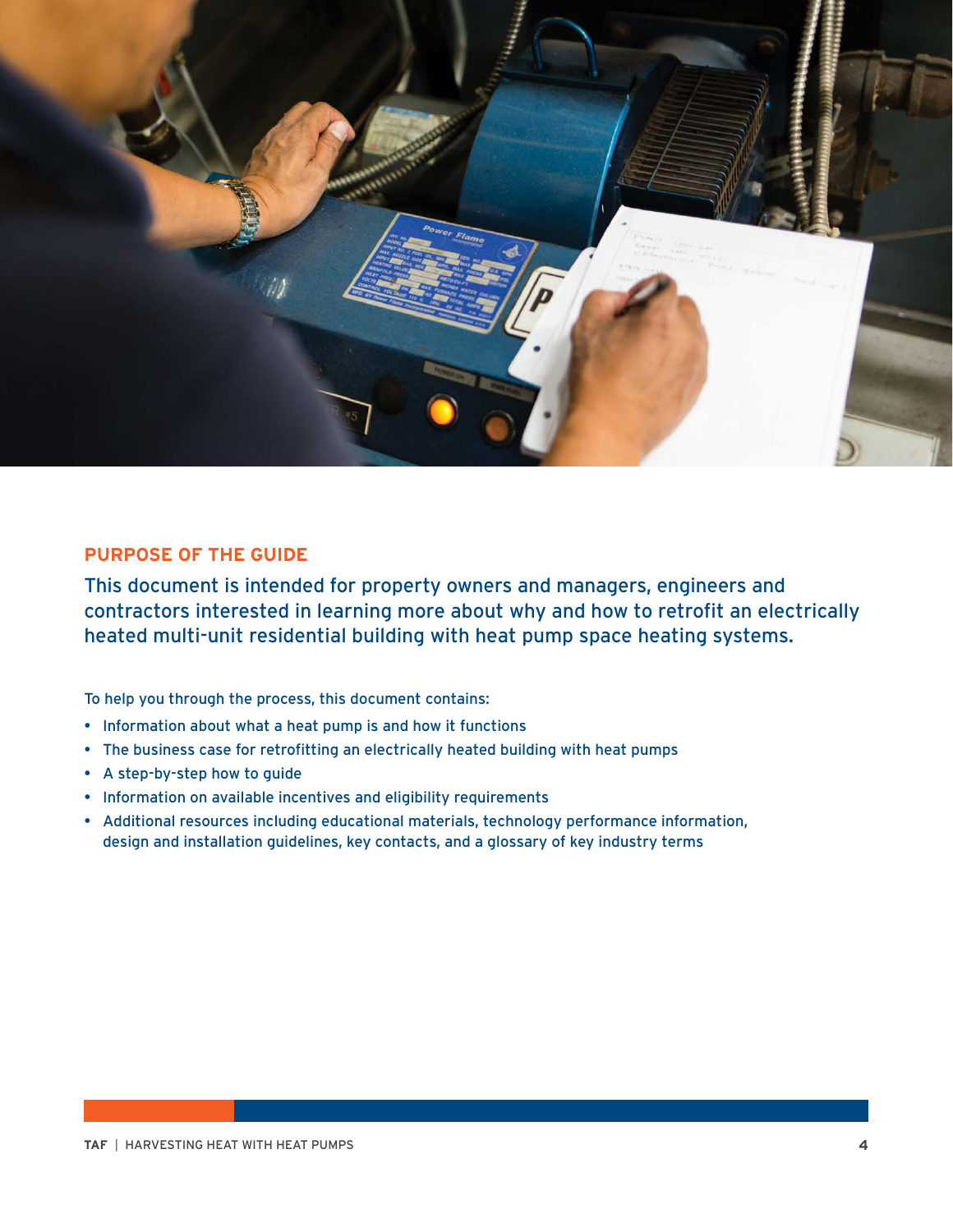# **What is a heat pump?**

**A heat pump is a mechanical device that harvests heat found in the outside environment (e.g. air, ground, water, waste heat). The pump upgrades recovered heat to a usable level for space heating and can also provide water heating and space cooling.** 

Heat pumps are energy efficient and environmentally sustainable. They harvest renewable thermal energy from the air, ground, or water, using a small amount of electricity to transfer heat and upgrade it to a higher temperature for space and water heating. Reversing this process provides space cooling.

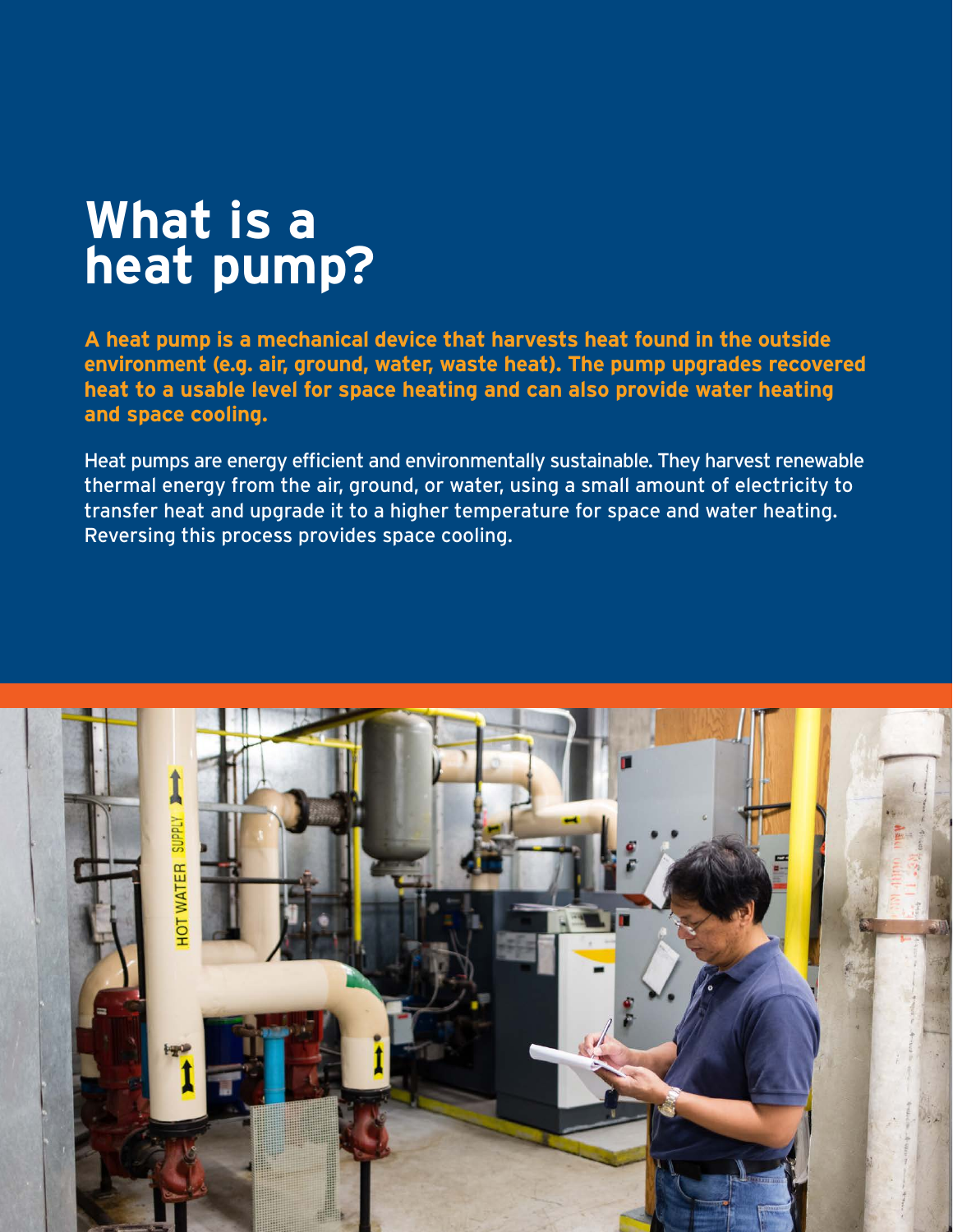# **WHY SHOULD I RETROFIT MY ELECTRIC HEATING SYSTEM WITH A HEAT PUMP?**

Heat pumps offer multiple benefits:

- Reduced energy costs;
- Reduced vulnerability to rising electricity prices;
- Improved comfort for residents;
- Reduced vacancy and turnover; and
- Reduced greenhouse gas emissions.



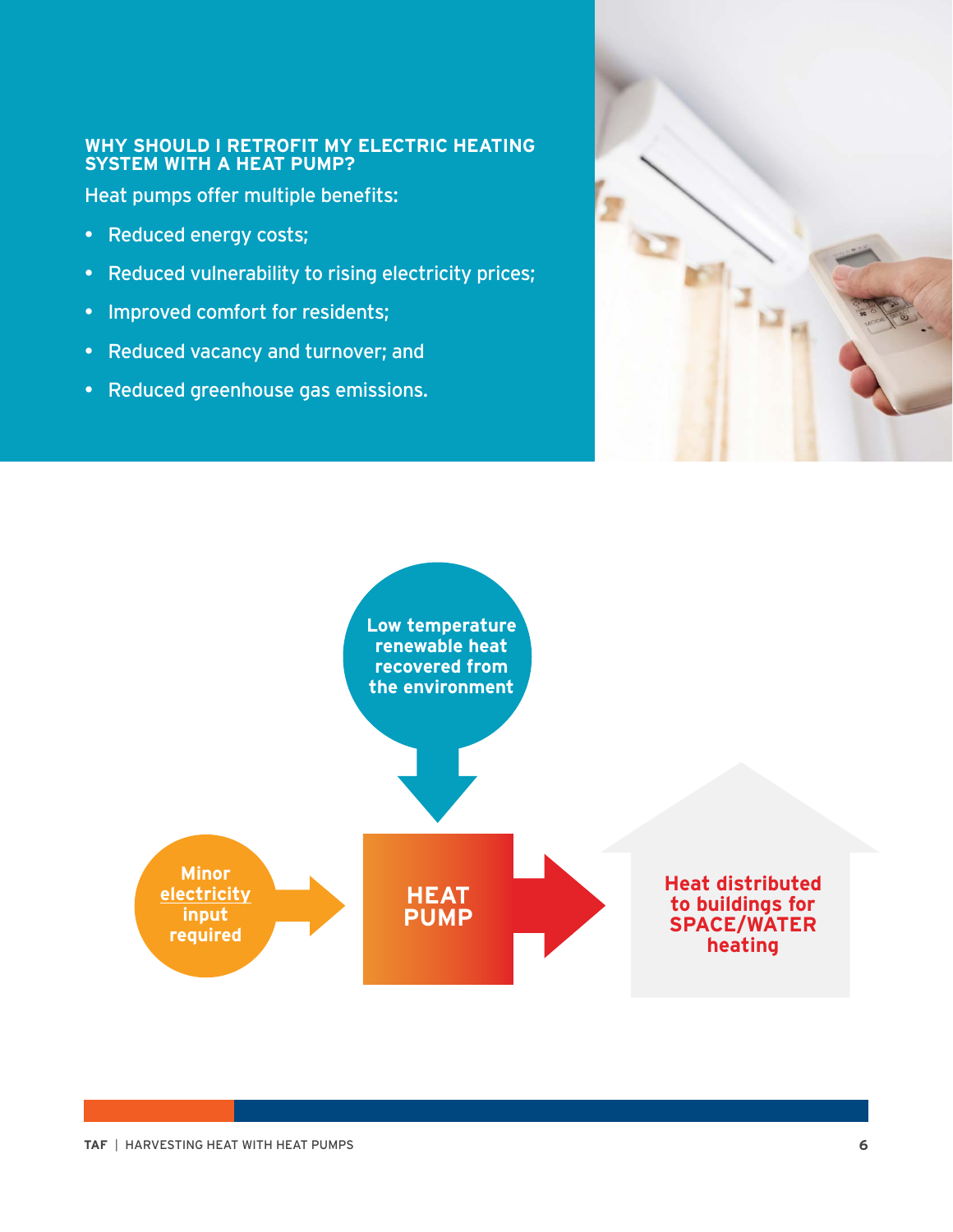# **THE BUSINESS CASE FOR ONTARIO**

Electric heating costs have risen sharply with electricity prices in Ontario. Heat pumps have the potential to reduce costs by 40% - 75%, depending on the type of system chosen. Lower utility costs also translate into increased building value via an increase in net operating income. This is the case even in properties where tenants pay the heating bill. Electrically heated buildings with suite metering tend to have higher-than -average vacancy and turnover rates because of high utility costs for residents. A heat pump retrofit can reduce resident turnover and vacancy rates, thereby increasing rental income and building value.

The following comparison shows that heating your property with any type of heat pump will save you money on your property's energy bill when compared with a conventional electric space heating system.



#### Average EMURB Suite Annual Heating Costs & Energy Use by System Type

**Electricity Rate includes supply, transmission, distribution, and all other on bill charges (including tax) – based on Ontario's 2017 Long-Term Energy Plan: Delivering Fairness and Choice forecasted rate to 2020.**

<sup>1</sup> Electricity Rate includes supply, transmission, distribution, and all other on bill charges (including tax) – based on Ontario's 2017 Long-Term Energy Plan: Delivering Fairness and Choice forecasted rate to 2020.

### **Forecasted Ontario Residential Electricity Rate (\$/kWh)**



\$0.2500

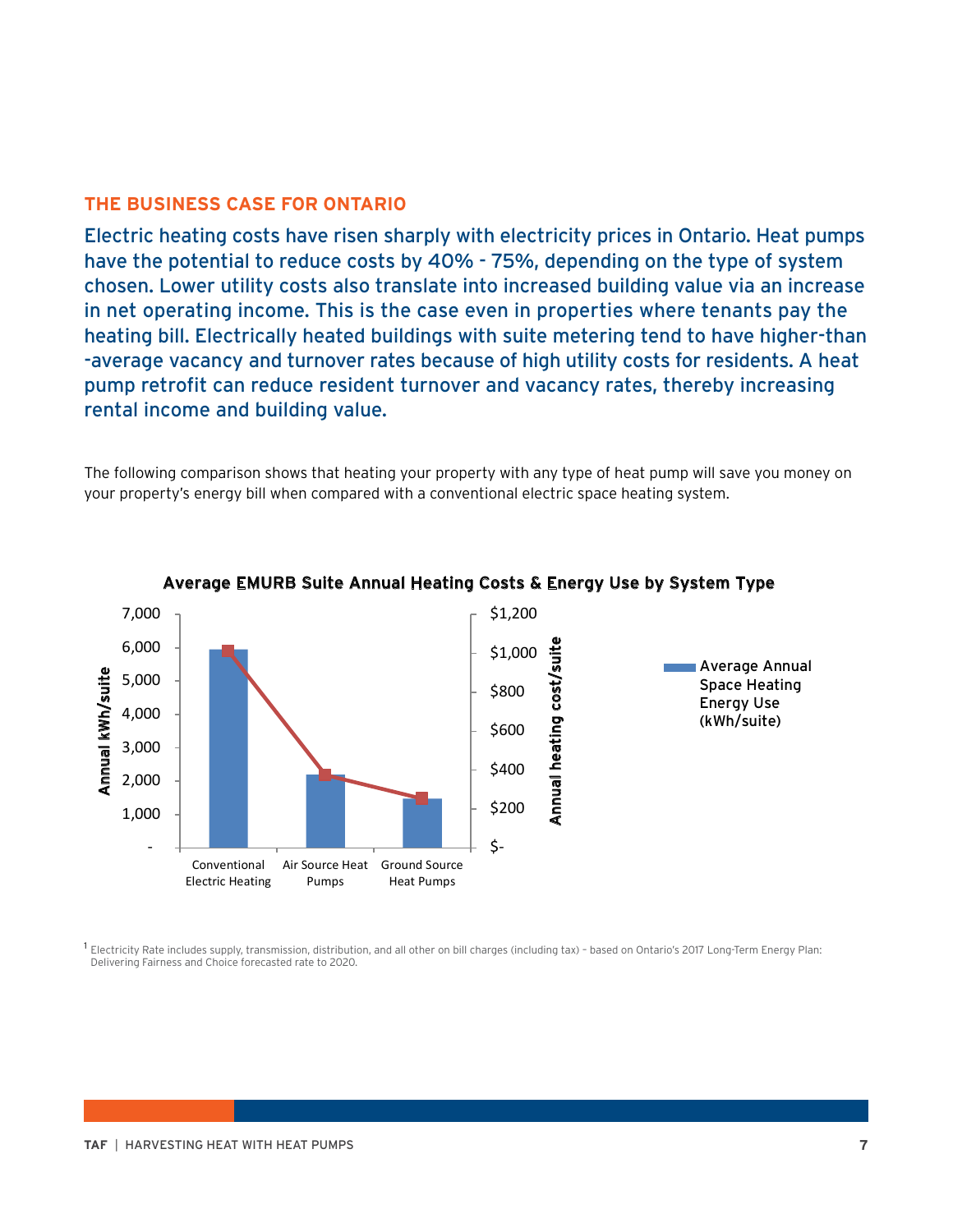

Riectricity Rate includes Supply, transmission, distribution, and all other on bill charges (including Rax) — based on<br>Will be less susceptible to shooks from utility price changes, making it more energy independent. **Ontario's 2017 Long-Term Energy Plan: Delivering Fairness and Choice forecasted rate to 2020.**



**Forecasted Ontario Residential Electricity Rate (\$/kWh)** 

**Electricity Rate includes supply, transmission, distribution, and all other on bill charges (including tax)**<br>Source: Ontario's 2017 Long-Term Energy Plan: Delivering Fairness and Choice  $^2$  Electricity Rate includes supply, transmission, distribution, and all other on bill charges (not including tax)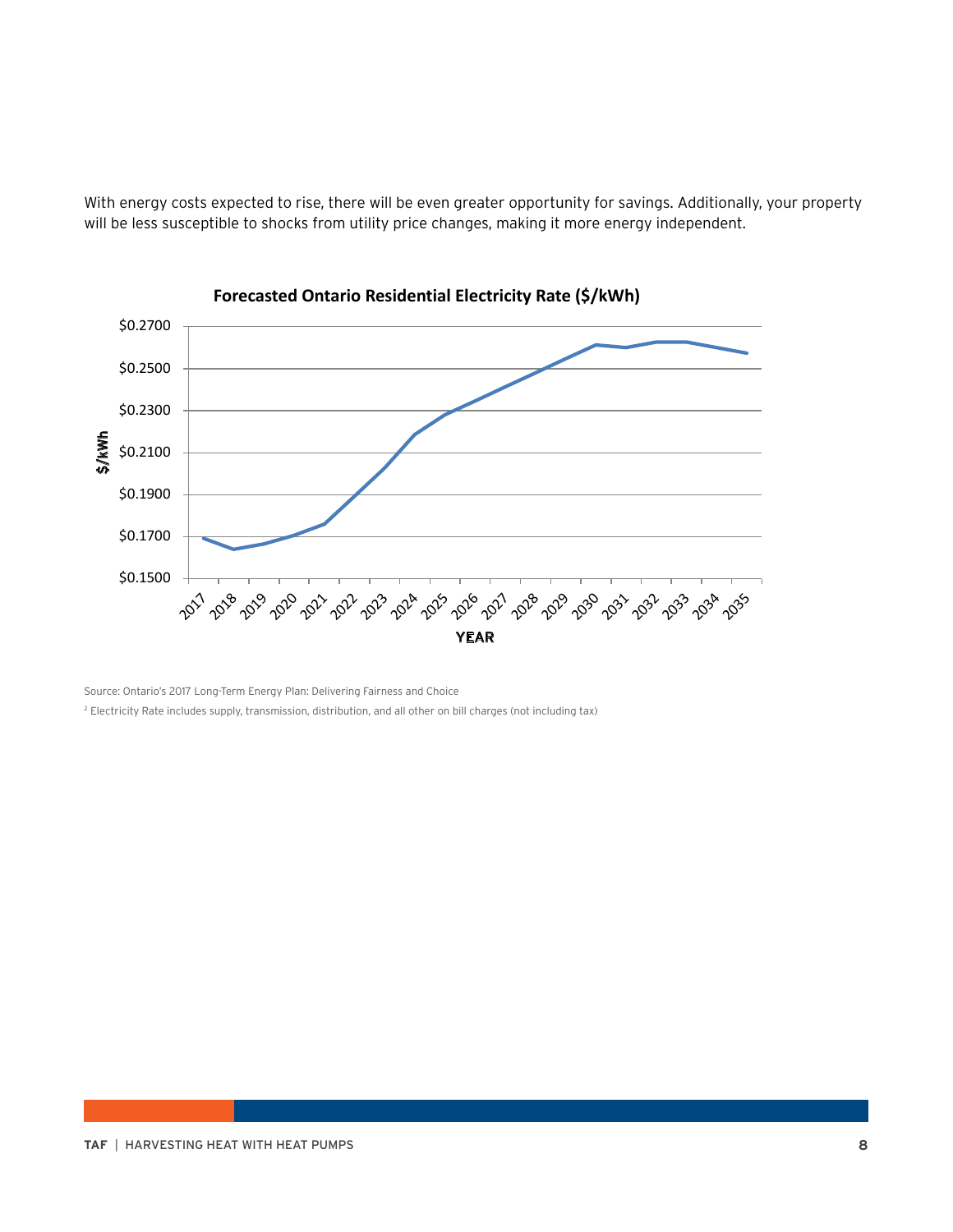

# **IS MY BUILDING A GOOD CANDIDATE FOR HEAT PUMPS?**

Your property is a good candidate for a heat pump retrofit if it has the following characteristics:

- $\sqrt{ }$  Electrically heated (e.g. electric resistance baseboards, Packaged Terminal Air Conditioner (PTAC) units, in-slab electric radiant, fan coils with supplementary electric resistance heating).
- $\sqrt{ }$  Higher electricity bills during winter
- 20 years or older  $\overline{\mathsf{M}}$

In addition, it is recommended that you implement a heat pump retrofit along with other energy efficiency measures to optimize the system and maximize energy savings. The following make an even stronger case for a retrofitting your property with a heat pump system:

 $\sqrt{ }$  Few or no energy efficiency retrofits within last 5 years

 $\sqrt{ }$  Issues with maintaining a comfortable level of heating throughout the winter (and summer as heat pumps can provide both heating and cooling for year-round comfort)

Due to the low cost of natural gas compared to electricity, there is not a strong business case yet in Ontario to switch over from natural-gas heated properties to heat pumps. This may change in the coming years as carbon pricing and other factors increase the cost of natural gas.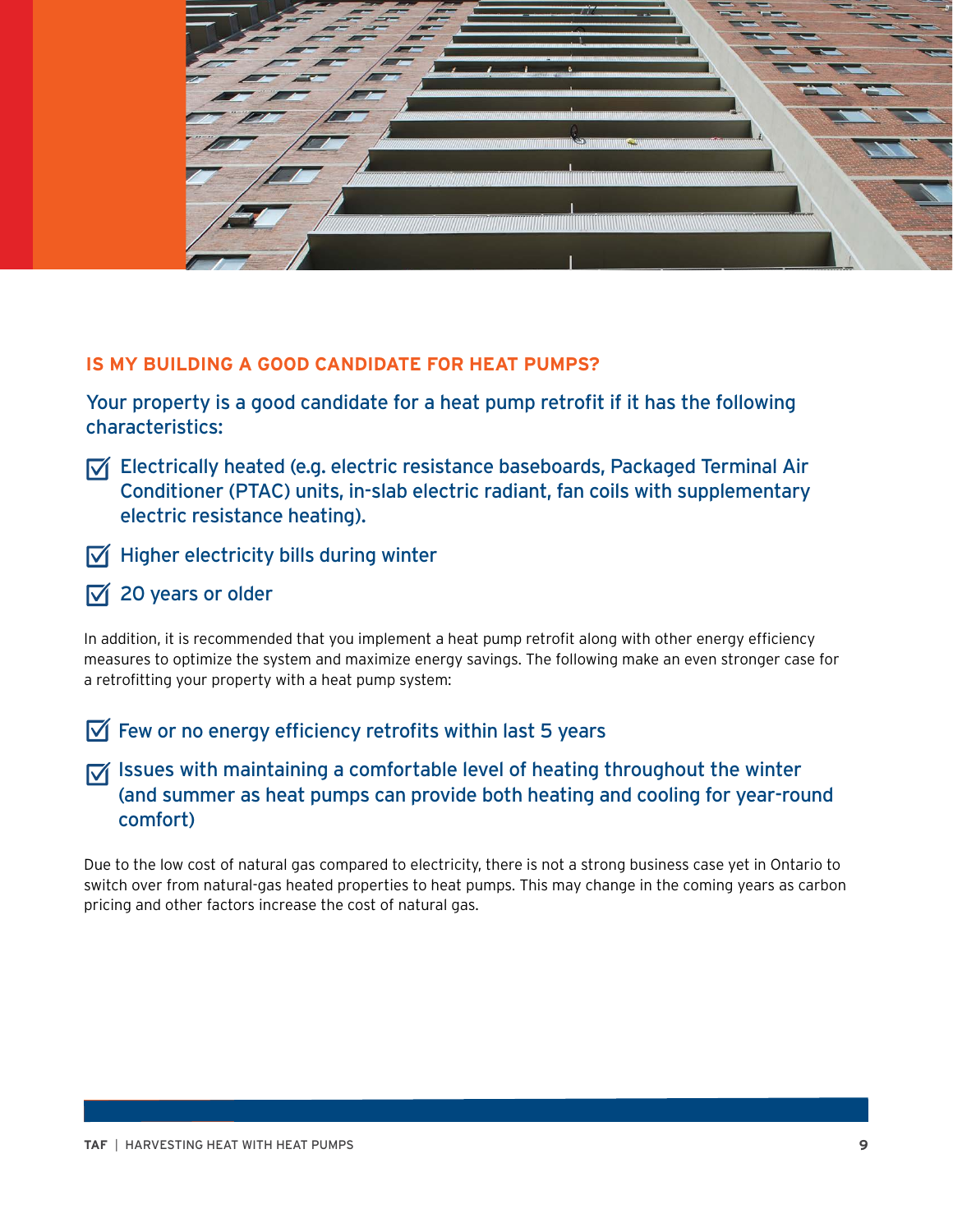# **Different types of heat pumps**

**Heat pumps can provide heating, hot water, and cooling for a fraction of the energy used by conventional heating systems.** 

# **WHAT ARE THE OUTDOOR HEAT SOURCES?**

# Two of the main kinds of heat pumps — air source and ground source — have been around for decades and have benefited from significant advances in technology.

Air source heat pumps extract low-temperature heat from outdoor air and send it indoors during cooler seasons, reversing this process during the warmer seasons for space cooling. Air source heat pumps used to have trouble operating in extreme cold conditions, but the new generation of cold climate heat pumps operates efficiently even in extremely cold conditions, eliminating the need for a backup heat source.

Ground (or water) source heat pumps absorb heat found in the ground or water and distribute the upgraded heat for space heating. During the summer, these systems send unwanted heat into the ground for space cooling. The ground retains that heat, allowing it to be used during the winter for space heating. Ground source heat pumps continue to be a highly reliable technology operating efficiently year round. There can be value in keeping existing electric heating systems in place as a full or partial backup as this offers redundancy and potentially reduces the size and expense of a new heat pump system.

*NOTE: Water source heat pumps can have two industry meanings. The first meaning is the first described above; another name for ground source heat pump – a system using heat pumps to draw/expel heat to and from outdoor water sources. The second industry definition describes a system where heat pumps distributed across a building (number demands on thermal needs) exchange heat with fan coils by drawing or expelling heat to and from a recirculating water loop that runs throughout a building, with the water in the loop typically preconditioned first by either a boiler or chiller located at some point along the loop.*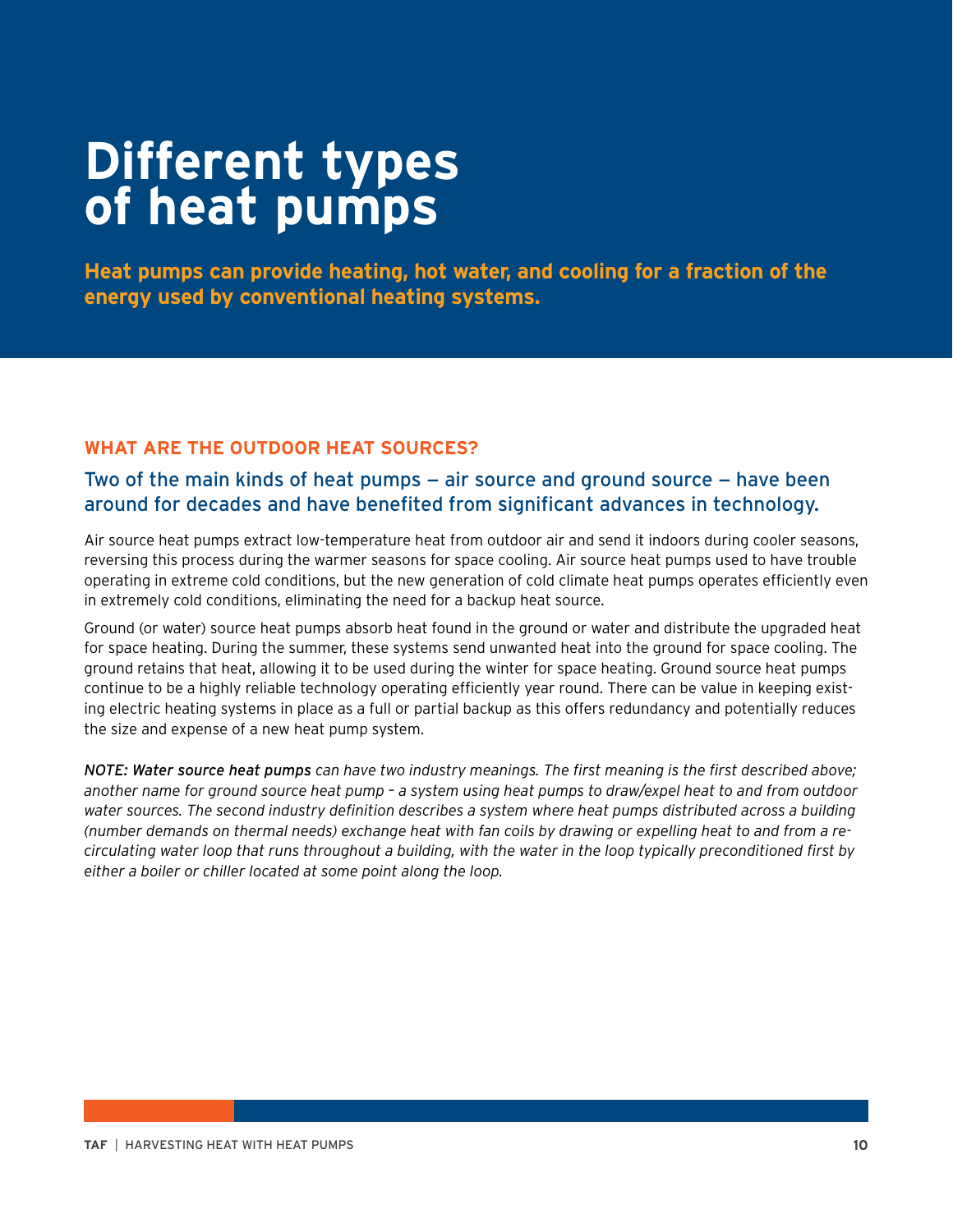### **HOW IS HEAT TRANSFERRED?**



**Ducted heat pump system**<sup>1</sup>



Both air source and ground source systems can be used to distribute conditioned air through ducted systems. If a multi-unit residential building does not already have ductwork installed, new ductwork as part of a retrofit will not likely be a cost-effective option.

However, each business case will be context specific. Building size and wall construction will be important determining factors.



**Air source to hydronic system**<sup>2</sup>



**Ground source to hydronic system**3

# Water

Both air and ground source heat pump systems can be used to distribute heating and cooling through hydronic systems (e.g. recirculated hot/chilled water through pipes to in-suite fan coils). With a retrofit, it is most cost effective to utilize hydronic pipes that existed as part of an original hydronic fan coil or radiator system. Hydronic hybrid systems can be an alternative where centrally located heat pumps (such as on the roof or in a ground/ basement level mechanical space) can precondition the temperature of water in a recirculating loop that then gets adjusted to the appropriate temperature with distributed heat pumps located either in each suite or per floor. A hybrid system can benefit a building by reducing the number of rooftop units or size of a geothermal bore field.

1 Adapted from: http://www.system-selector.ingramswaterandair.com/heatingandcooling.php

3 https://www.youtube.com/watch?v=tJl2zehIUug&t=0s&list=WL&index=3

<sup>2</sup> https://www.youtube.com/watch?v=tJl2zehIUug&t=0s&list=WL&index=3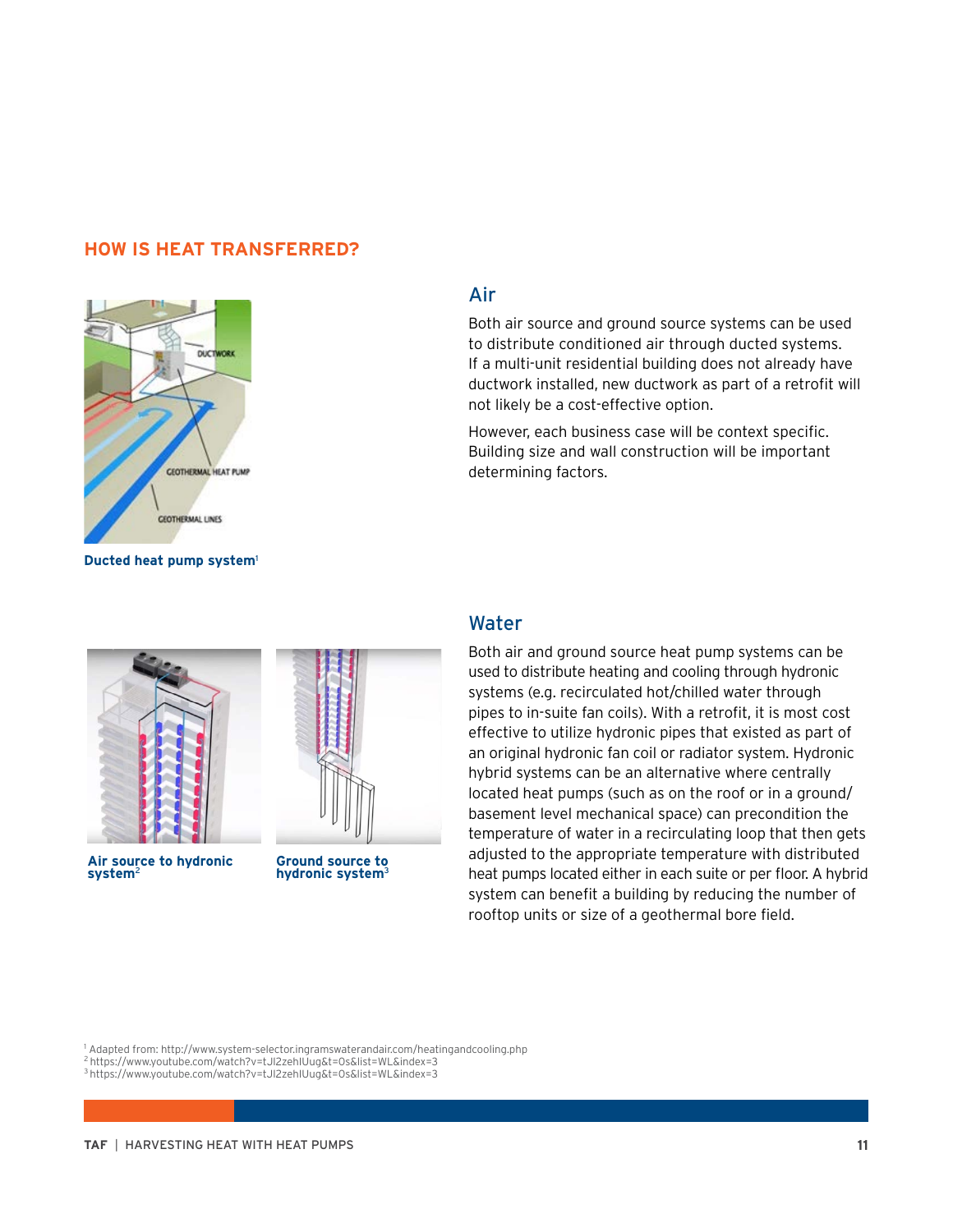





**Ductless air source mini split system**<sup>5</sup>

# Refrigerant

If hydronic or ducted systems are not an option, variable refrigerant flow (VRF) or air source ductless mini-split systems can be a good alternative. Both air source and ground source heat pumps can transfer heat to refrigerant lines in a VRF system that travel to indoor fan coil units wherever heating and cooling is needed. A VRF system can be designed to service an entire building with special zone control units adjusting the flow of refrigerant between building areas so that heating and cooling can be provided at unique temperatures for areas/ rooms as needed.

Ductless air source mini-split systems are essentially a smaller VRF system, with a single outdoor air source unit typically suitable for one residential suite. There are larger air source mini-split systems (also known as ductless multi split heat pumps), which have sufficient capacity to service multiple residential suites (depending on suite size).

4 Adapted from: http://www.seventhwave.org/new-technologies/variable-refrigerant-flow-vrf

5 https://www.acgeothermaltn.com/mini-split/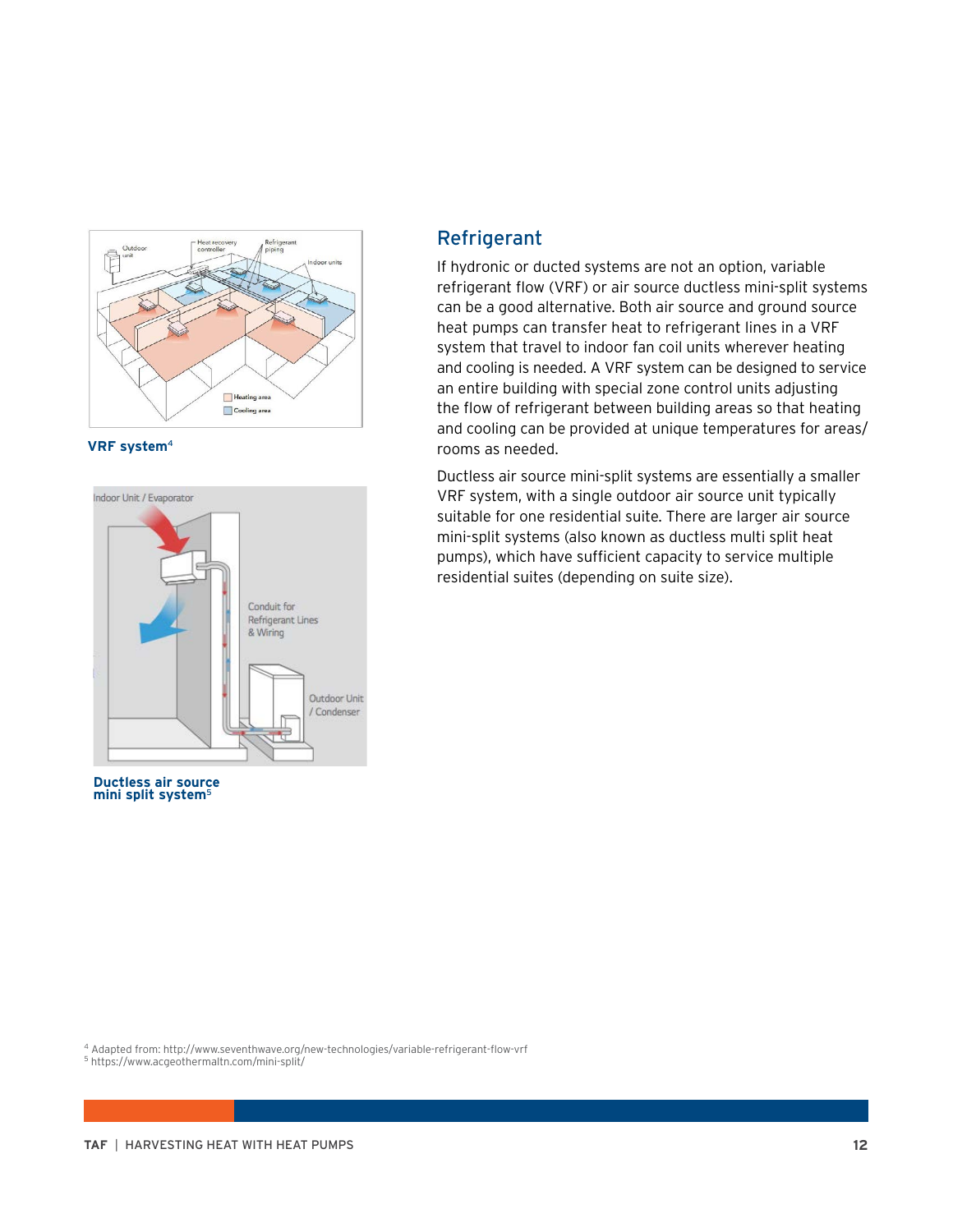# **Step-by-step guide**

**for retrofitting electrically heated buildings with heat pumps**



#### **STEP 1** Preliminary assessment



#### **Step 1.1 Prequalify your building based on property characteristics**

If your property is electrically heated, experiences high electricity bills during winter, and is 20 years or older, then you could benefit from a heat pump retrofit. Further supporting characteristics would include: no energy efficiency retrofits conducted within last 5 years; issues with maintaining a comfortable level of heating throughout the winter and/or cooling throughout the summer; and air leaks or drafts.

#### **Step 1.2 Assess the business case using the TAF Business Case Assessment Tool**

TAF has developed a Business Case Assessment Tool for estimating the savings potential that your property could achieve from retrofitting with a heat pump. Download the tool at: taf.ca/publications/bcat

This is not intended to replace rigorous engineering assessments – it simply identifies potential retrofit benefits by entering some data about your property.

Please also note that choosing the right heat pump solution is context specific – an engineer could help you determine which solution is right for your property.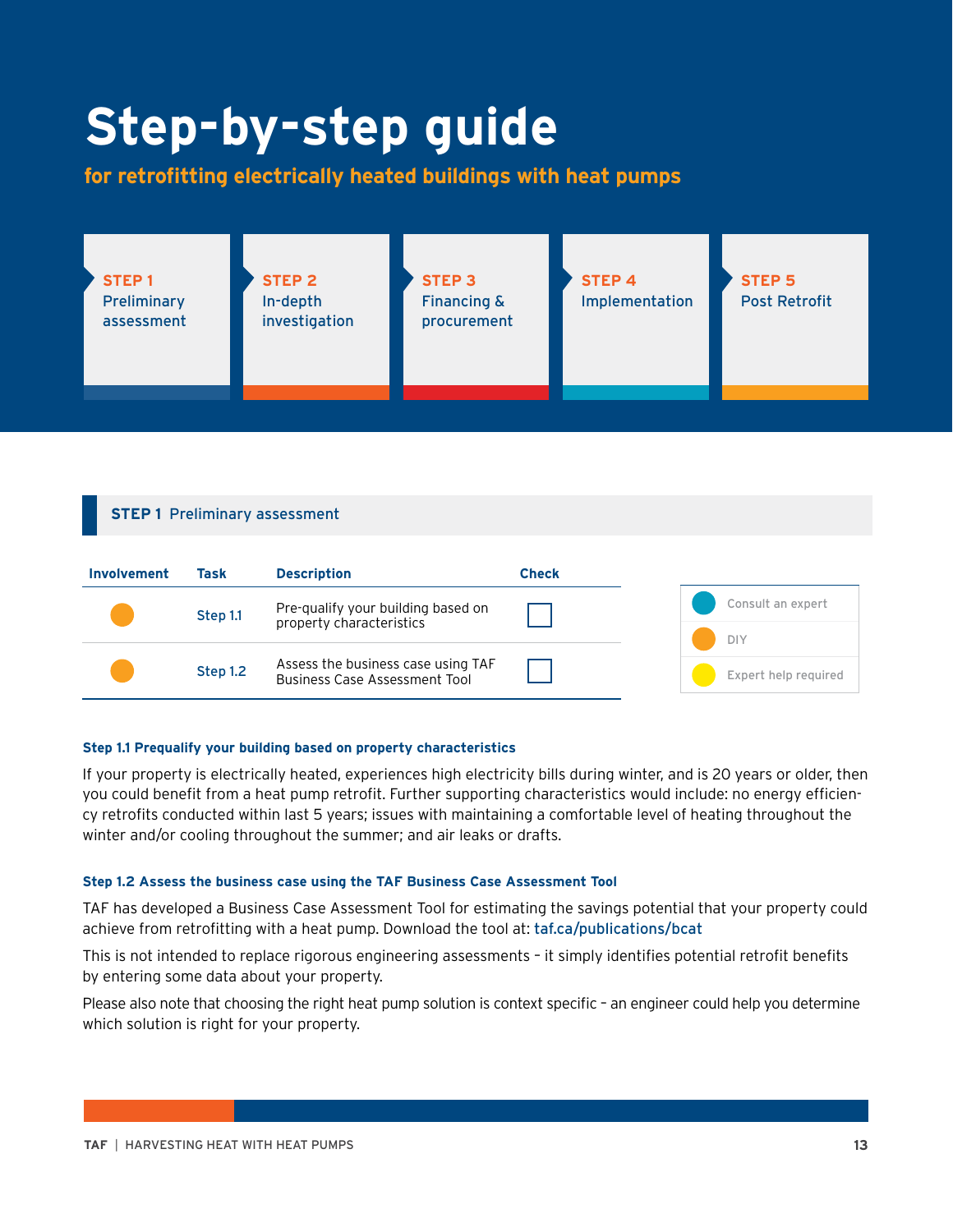### **STEP 2** In-depth investigation

| Involvement | Task     | <b>Description</b>                          | <b>Check</b> |  |                          |
|-------------|----------|---------------------------------------------|--------------|--|--------------------------|
|             | Step 2.1 | Engage professionals (feasibility<br>study) |              |  | Consult an expert<br>DIY |
|             | Step 2.2 | Reassess the business case                  |              |  | Expert help required     |

#### **Step 2.1 Engage professionals**

The next step is to engage a qualified professional to explore the technical and financial feasibility of retrofitting with heat pumps.

Speak with your local distribution company for advice on calculations, incentive options, measurement and verification requirements and for a list of engineers who can conduct your feasibility study.

#### **Step 2.2 Reassess the Business Case**

If, after reviewing your completed feasibility study, the business case still makes sense, proceed to Step 3.

#### **STEP 3** Financing & procurement

| <b>Involvement</b>  | Task     | <b>Description</b>                                 | <b>Check</b> |                      |
|---------------------|----------|----------------------------------------------------|--------------|----------------------|
|                     | Step 3.1 | Select project delivery approach                   |              | Consult an expert    |
|                     |          |                                                    |              | DIY                  |
| or<br>(RECOMMENDED) | Step 3.2 | Apply for incentives through your utility          |              | Expert help required |
|                     | Step 3.3 | Secure financing, if applicable                    |              |                      |
|                     | Step 3.4 | Procurement                                        |              |                      |
|                     | Step 3.5 | Developing your Measurement &<br>Verification plan |              |                      |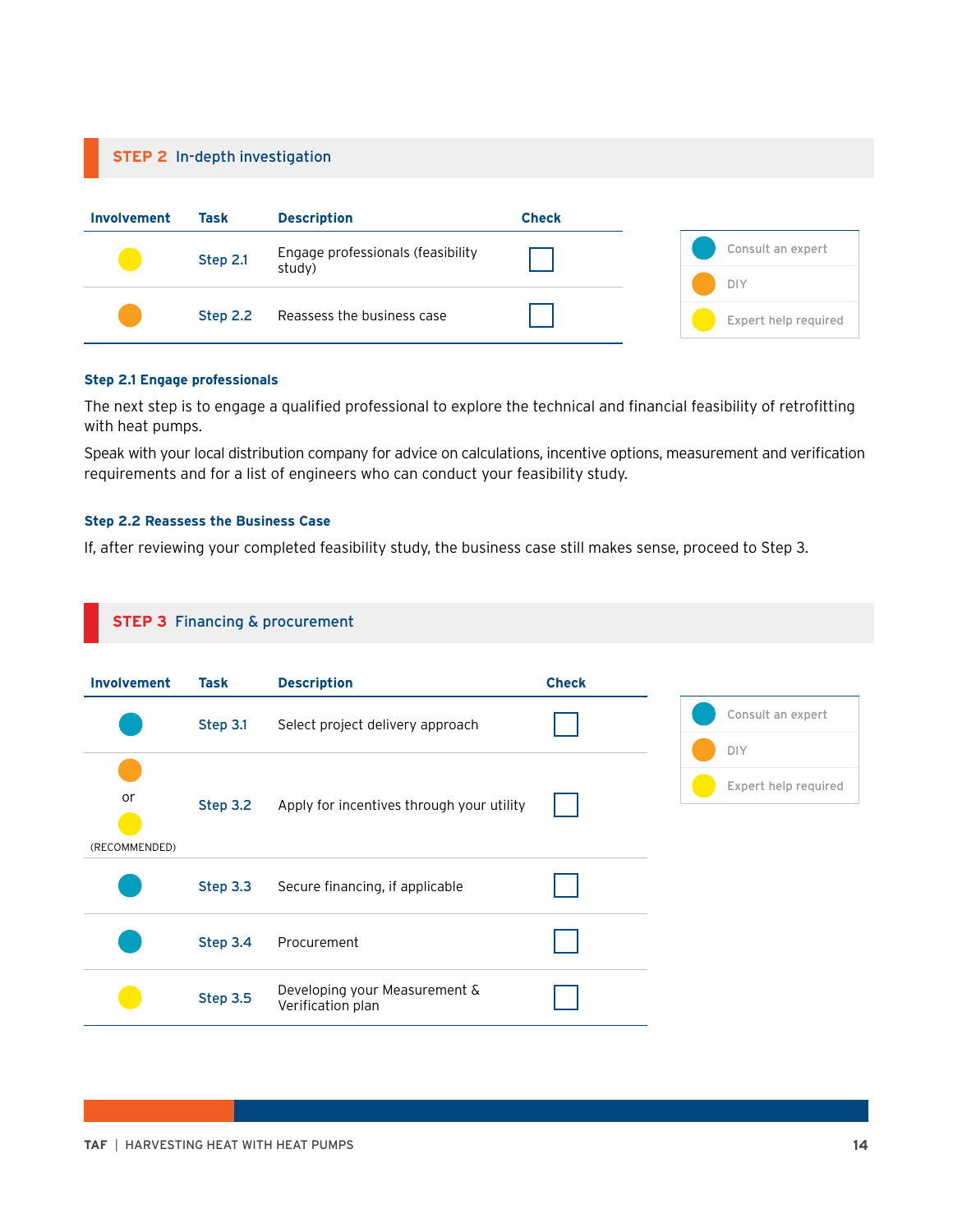#### **Step 3.1 Select project delivery approach.**

The type of heat pump solution best suited for your building will influence which project delivery approach makes the most sense. The engineer who conducted your feasibility study should be able to help you determine whether you can simply bid work out to HVAC contractors, or if you require a more elaborate project delivery approach like a design-tender or design-build approach with an engineer.

#### **Step 3.2 Apply for incentives**

Significant financial incentives for heat pump retrofits are available through Ontario's conservation programs. Contact your local distribution company to find out how you can apply to the programs and what the eligibility requirements are. Applying for incentives can be done by property owners but it is generally encouraged that people do this through their engineer or contractor.

| <b>Program</b>                                       | <b>Incentive</b>                                                                                                                                                                                                                                      |
|------------------------------------------------------|-------------------------------------------------------------------------------------------------------------------------------------------------------------------------------------------------------------------------------------------------------|
| Save On Energy - RETROFIT -<br><b>Custom Track</b>   | \$0.10/kWh up to 50% of project costs. For social housing providers this incentive<br>is doubled to \$0.20/kWh.                                                                                                                                       |
| Save On Energy - Process &<br>Systems Program        | \$0.20/kWh (eligible with retrofits achieving 100 MWh in annual savings).<br>Up to 40% of project costs. Recommended approach where savings will be greater<br>than 10% of whole building consumption.                                                |
| Save On Energy - Energy<br>Performance Program (EPP) | \$0.04/kWh/year - currently available until 2020.<br>NOTE: this may not be an option for many customers as it is for interval metered<br>buildings only and the customer must have buildings in multiple local distribution<br>company service areas. |

#### **Save On Energy – Retrofit Program**

https://www.saveonenergy.ca/Business/Program-Overviews/Retrofit-for-Commercial.aspx

#### **Save On Energy – Process & Systems Program**

https://www.saveonenergy.ca/Business/Program-Overviews/Process-and-System-Upgrades.aspx

#### **Save On Energy – Energy Performance Program Incentives for Multi-Site Customers**

https://www.saveonenergy.ca/Business/Program-Overviews/Multi-Site-Customers/Energy-Performance-Program.aspx

#### **Step 3.3. Secure financing, if applicable**

If you're going to need help financing your retrofit project, there are a number of options to consider, including but not limited to:

• Energy Savings Performance Agreements: an innovative non-debt financing mechanism that provides properties with up to 100% of the capital needed for an energy efficiency project in exchange for your share of annual energy savings for up to 10 years. Learn more at: http://taf.ca/financing and http://www.efficiencycap.com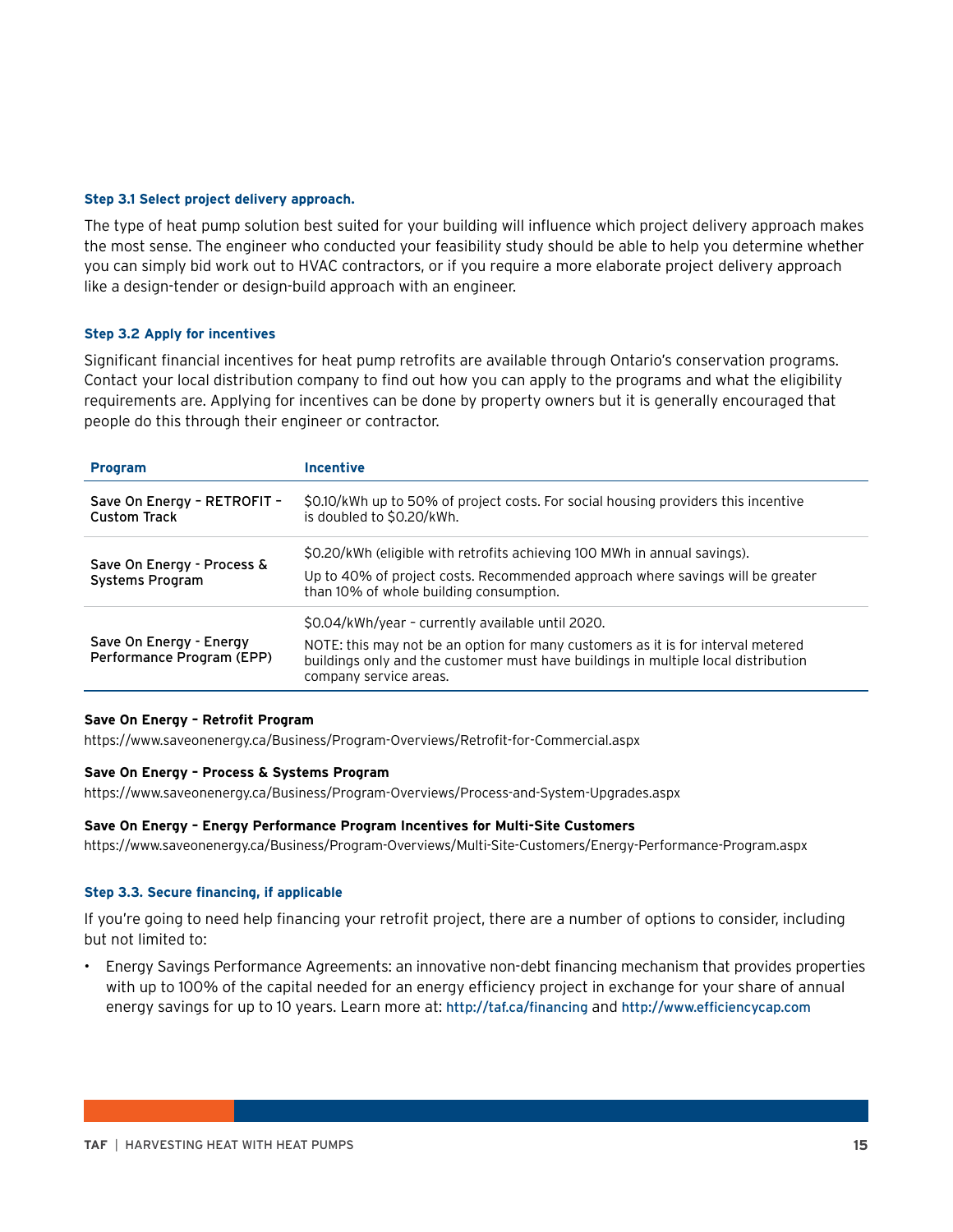- Municipal Loan Programs: some municipalities, like the City of Toronto, offer low interest loans for eligible multi-family building retrofits. Check if your municipality has any active sustainable energy financing programs that you can benefit from.
- Commercial Lenders: standard property secured loans offer a viable option for financing heat pump retrofits for many buildings.
- HVAC Rental Service Providers: If buying equipment outright is not an option, HVAC equipment leasing providers exist that can offer a turnkey solution for a fixed monthly charge. Some even provide lease-to-own arrangements.

#### **Step 3.4 Procurement**

Your selected project delivery approach will help you decide how to go about procuring equipment and service providers. A project manager controlling the entire design/build process can be a more expensive option. However, opting for a seasoned professional to coordinate all aspects of project procurement can end up being worth it in the long run. This can be for a number of reasons, including but not limited to: accountability, streamlining of project logistics, and reduction of resident hassles. You may wish to develop bid documents for competitive quotes.

#### **Step 3.5 Developing your Measurement & Verification plan**

Measurement & Verification (M&V) is the process of confirming how well your new system performs against historical energy usage prior to the retrofit. This step is important to help ensure the retrofit is achieving the desired results. It's also required as part of any conservation incentive program. Some M&V approaches are more robust (and complex) than others. Ask your local distribution company about the different M&V requirements for each of the incentive programs. A common option is to have your retrofit project manager/engineer design and implement your M&V plan. See also Step 5.1.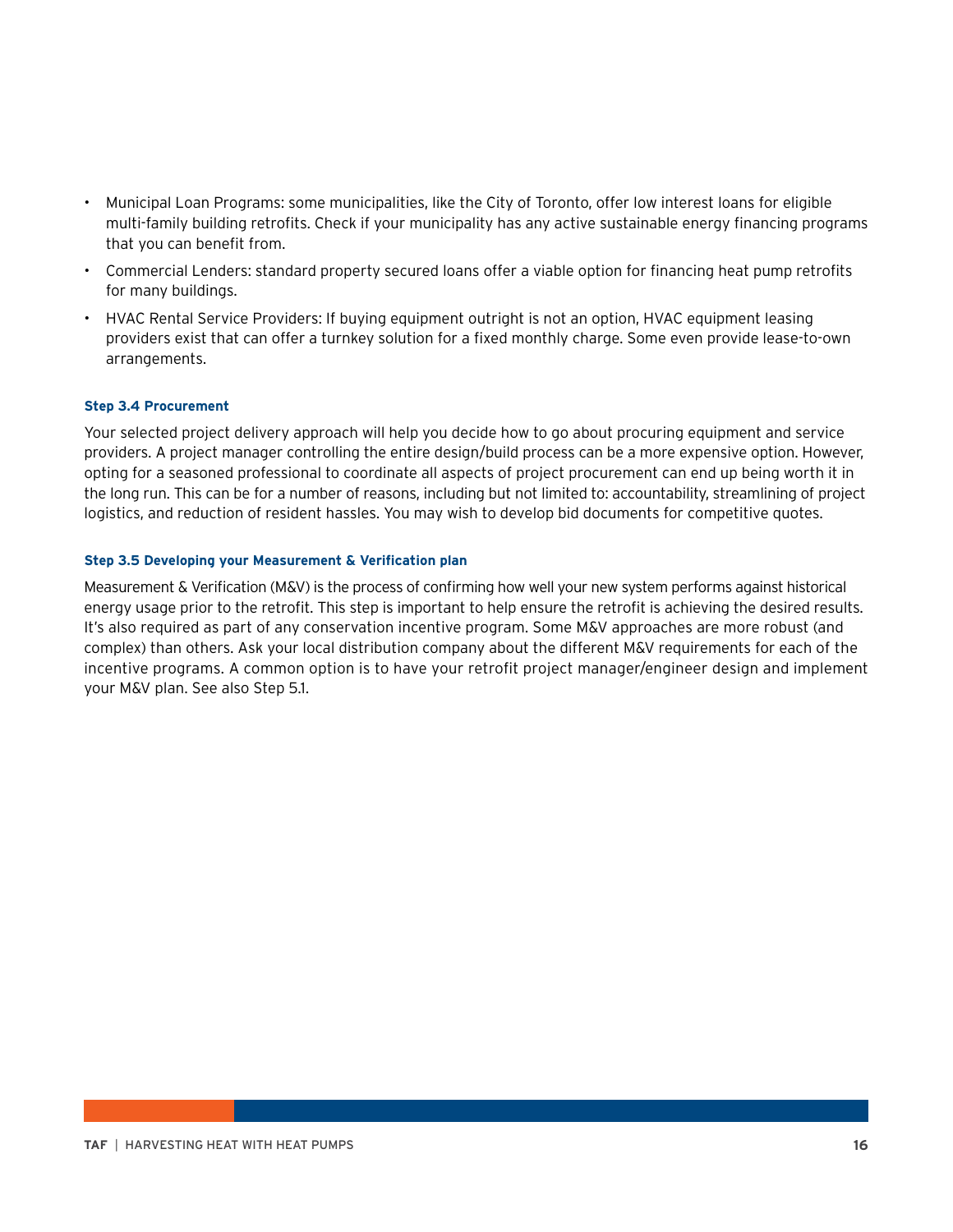# **STEP 4** Implementation **Involvement Task Description Check** Step 4.1 Detailed project design Step 4.2 Construction or (RECOMMENDED) Step 4.3 Verify project completion Step 4.4 Commissioning Consult an expert DIY Expert help required

#### **Step 4.1 Detailed project design**

Depending on the size and complexity of your system, you may need to prepare engineering designs and/or specifications. Assuming no issues are found during the design process, your next step will be to implement the plan.

#### **Step 4.2 Construction**

Your engineer or contractor will manage and review the construction process and either you or your project manager will oversee contract administration.

#### **Step 4.3 Verify project completion**

You will need to verify installation for your local distribution company to qualify for incentives. You must apply before construction, but then send certain materials after construction to verify installation. There's value in having an engineer/contractor take responsibility of the incentive application process on your behalf.

#### **Step 4.4 Commissioning**

Commissioning is a process of testing your new heat pump system after it has been successfully installed (typically in larger buildings). It is a critical step of verifying that the heat pump system, and all supplemental systems, are operating at the level of performance as designed by the engineer/contractor. Make sure you receive an installation/ commissioning certificate to verify this step has been performed.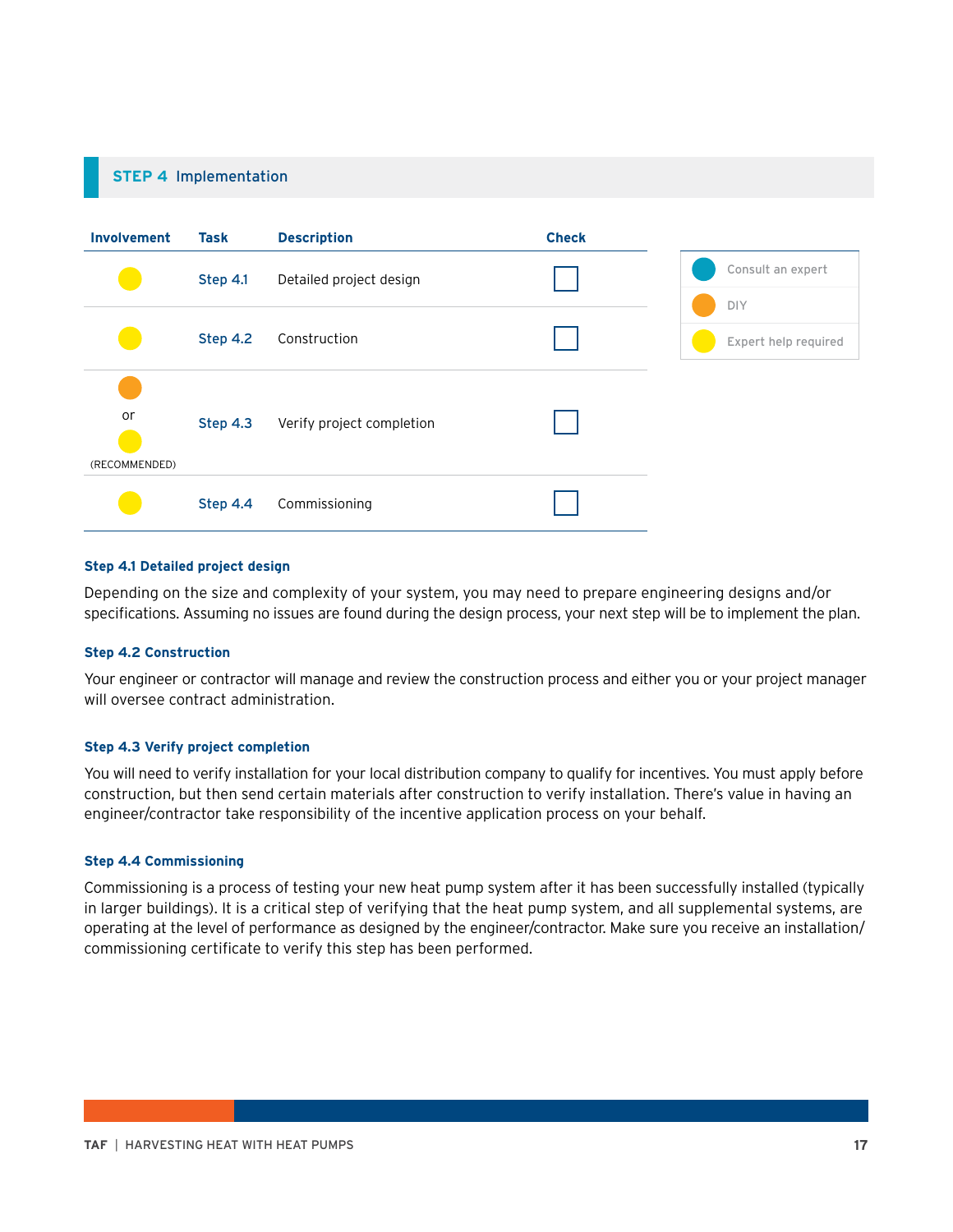#### **STEP 5** In-depth investigation



#### **Step 5.1 Measuring the benefits**

The implementation of your Measurement & Verification (M&V) plan will provide critical information about how much energy is being saved as a result of the heat pump retrofit. You will need to submit post project documentation and an M&V report for utility incentives. Once your local distribution company has reviewed and approved the M&V results, they will issue a cheque for the incentive(s) your project was eligible and prequalified for. *Please note: you should begin preparing implementation of an M&V plan before your retrofit starts*. See Step 3.2 & 3.5 for further clarification on the need for M&V.

#### **Step 5.2 Report back to stakeholders**

After your project has been successfully implemented and the performance results are in, it's time to update your residents and other stakeholders. Let them know how much money and energy your building is saving, and inform them of additional benefits like contributions to carbon emission reductions. Look at this as an opportunity for ongoing dialogue with your residents – you can continue to remind them of the benefits of living in your property and prepare them for the next energy efficiency project.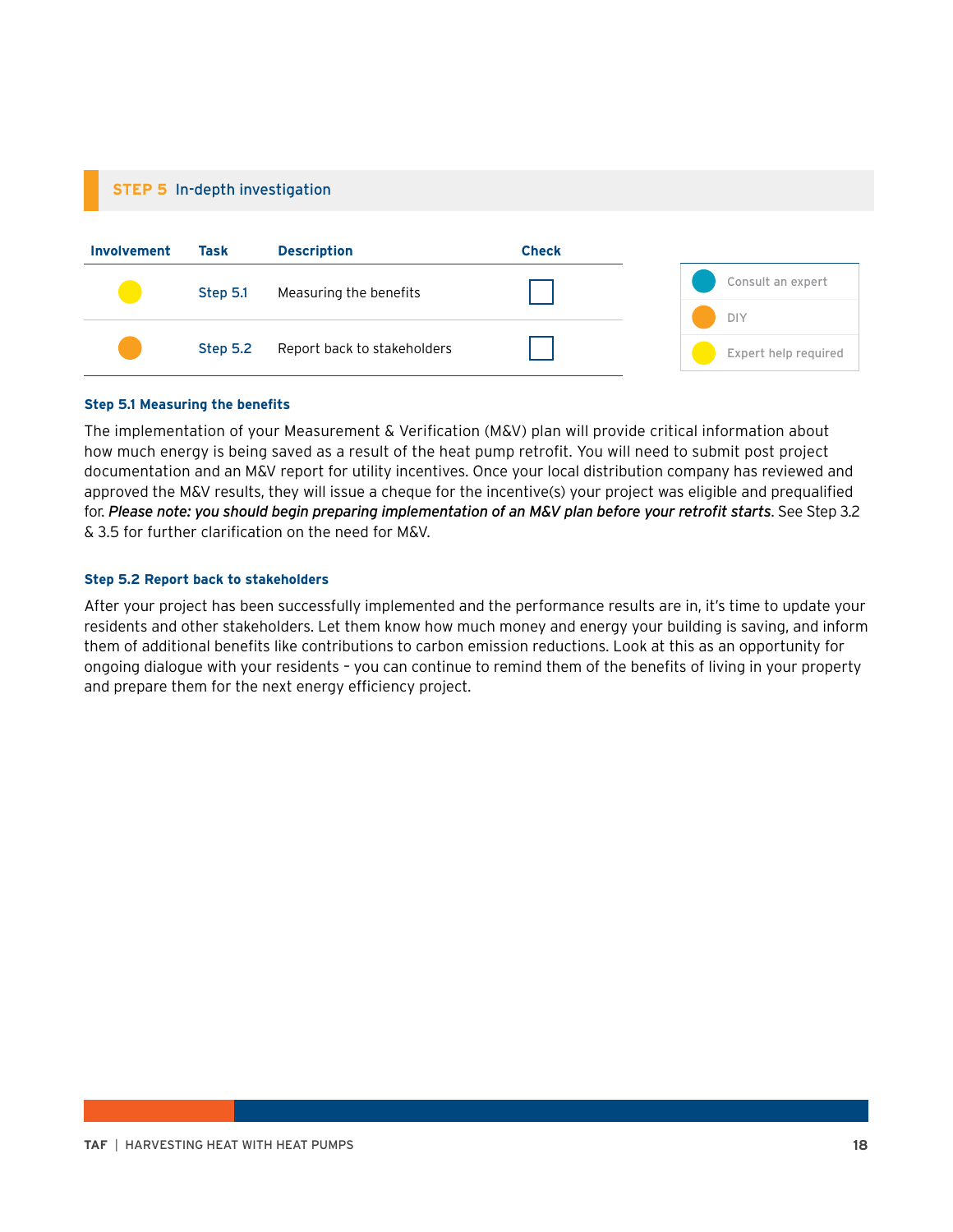# **Additional Resources**

# **INCENTIVE PROGRAMS**

**Save On Energy – Retrofit Program** https://www.saveonenergy.ca/Business/Program-Overviews/Retrofit-for-Commercial.aspx

#### **Save On Energy – Process & Systems Program**

https://www.saveonenergy.ca/Business/Program-Overviews/Process-and-System-Upgrades.aspx

**Save On Energy – Energy Performance Program Incentives for Multi-Site Customers** https://www.saveonenergy.ca/Business/Program-Overviews/Multi-Site-Customers/Energy-Performance-Program.aspx

# **NORTH AMERICAN CASE STUDIES**

**Mini-Split Heat Pumps Multifamily Retrofit Feasibility Study**  https://www1.eere.energy.gov/buildings/publications/pdfs/building\_america/minisplit\_multifamily\_retrofit.pdf

**Performance Assessment of Urban Geoexchange Projects in the Greater Toronto Area**  http://www.sustainabletechnologies.ca/wp/wp-content/uploads/2015/03/GeoExchangeMonitoring\_Final\_Feb2015.pdf

**Closing the Loop: A Survey of Owners, Operators and Suppliers of Urban Geoexchange Systems in the Greater Toronto Area**  http://www.sustainabletechnologies.ca/wp/wp-content/uploads/2015/03/GeoexchangeSurvey\_Final\_Feb2015.pdf

**Efficiency Maine Low-Income Multifamily Weatherization Evaluation Report**  https://www.efficiencymaine.com/docs/Low-Income-Multifamily-Final-Evaluation-Report-2016.pdf

**Impact and Process Evaluation of the 2014 Illinois Power Agency All-Electric Homes Program** 

http://ilsagfiles.org/SAG\_files/Evaluation\_Documents/Draft%20Reports%20for%20Comment/DCEO\_EPY7-GPY4/IPA\_PY7 All-Electric\_Homes\_DRAFT\_2016-01-04.pdf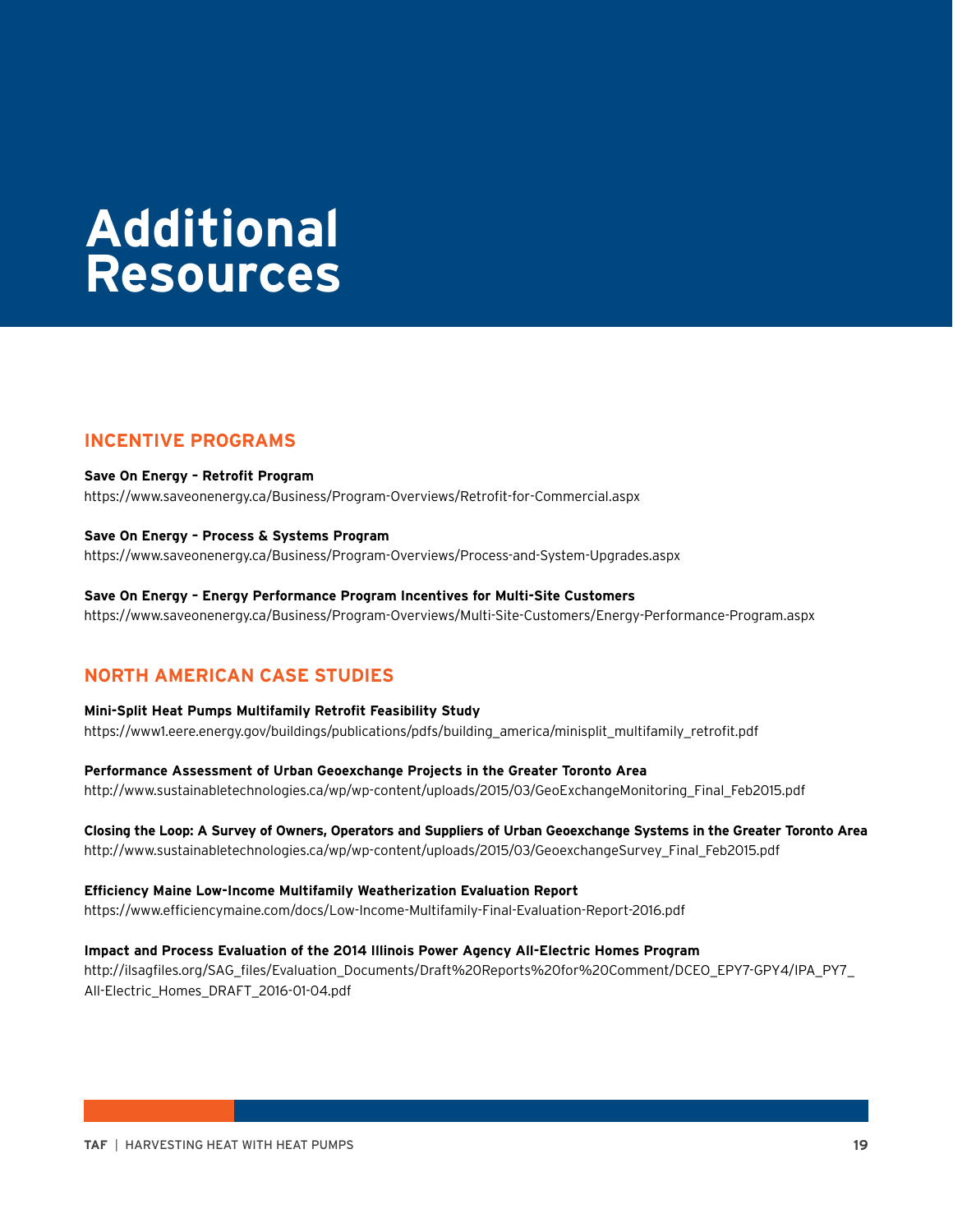# **TECHNOLOGY COMPARISON**

#### **NEEP – Cold Climate Air Source Heat Pump Database**

http://www.neep.org/initiatives/high-efficiency-products/emerging-technologies/ashp/cold-climate-air-source-heat-pump

#### **Consortium for Energy Efficiency Inc. – Directory of Efficient Equipment**

http://www.ceedirectory.org/site/1/Home

### **STANDARDS & CODES**

**CAN/CSA-C448 SERIES-13 - Design and installation of earth energy systems** http://shop.csa.ca/en/canada/energy-efficiency/cancsa-c448-series-13/invt/27014712013

# **CAN/CSA-C273.5-11 (R2015) - Installation of air source heat pumps and air conditioners**

http://shop.csa.ca/en/canada/energy-efficiency/cancsa-c2735-11-r2015/invt/27008482011

### **CONSUMER GUIDES**

**Commercial Earth Energy Systems: A buyer's Guide** http://publications.gc.ca/collections/Collection/M92-251-2002E.pdf

**Heating and Cooling With a Heat Pump | Natural Resources Canada** http://www.nrcan.gc.ca/sites/oee.nrcan.gc.ca/files/pdf/publications/infosource/pub/home/heating-heat-pump/booklet.pdf

### **RESEARCH REPORTS**

**Performance Assessment of Urban Geoexchange Projects in the Greater Toronto Area** http://www.sustainabletechnologies.ca/wp/wp-content/uploads/2015/03/GeoExchangeMonitoring\_Final\_Feb2015.pdf

#### **Global Heat Pump Performance Review** http://taf.ca/wp-content/uploads/2015/06/TAF-Heat-Pumps-Final-Report-2015.pdf

## **CONTRACTOR & MANUFACTURERS DIRECTORY**

#### **HRAI contractor directory:**

http://portal.hrai.ca/HRAI/Contractor\_Locator/HRAI/Contractor\_Locator/Contractor\_Locator.aspx

#### **HRAI Manufacturers Product Directory**

http://portal.hrai.ca/HRAI/ProductDirectory/HRAI/Directories/HRAI\_Manufacturers\_Product\_Directory.aspx

### **MANUFACTURER INFORMATION**

#### **Heat pumps, ground source (MANUFACTURER INFO)**

http://oee.nrcan.gc.ca/pml-lmp/index.cfm?action=app.search-recherche&appliance=HP\_GS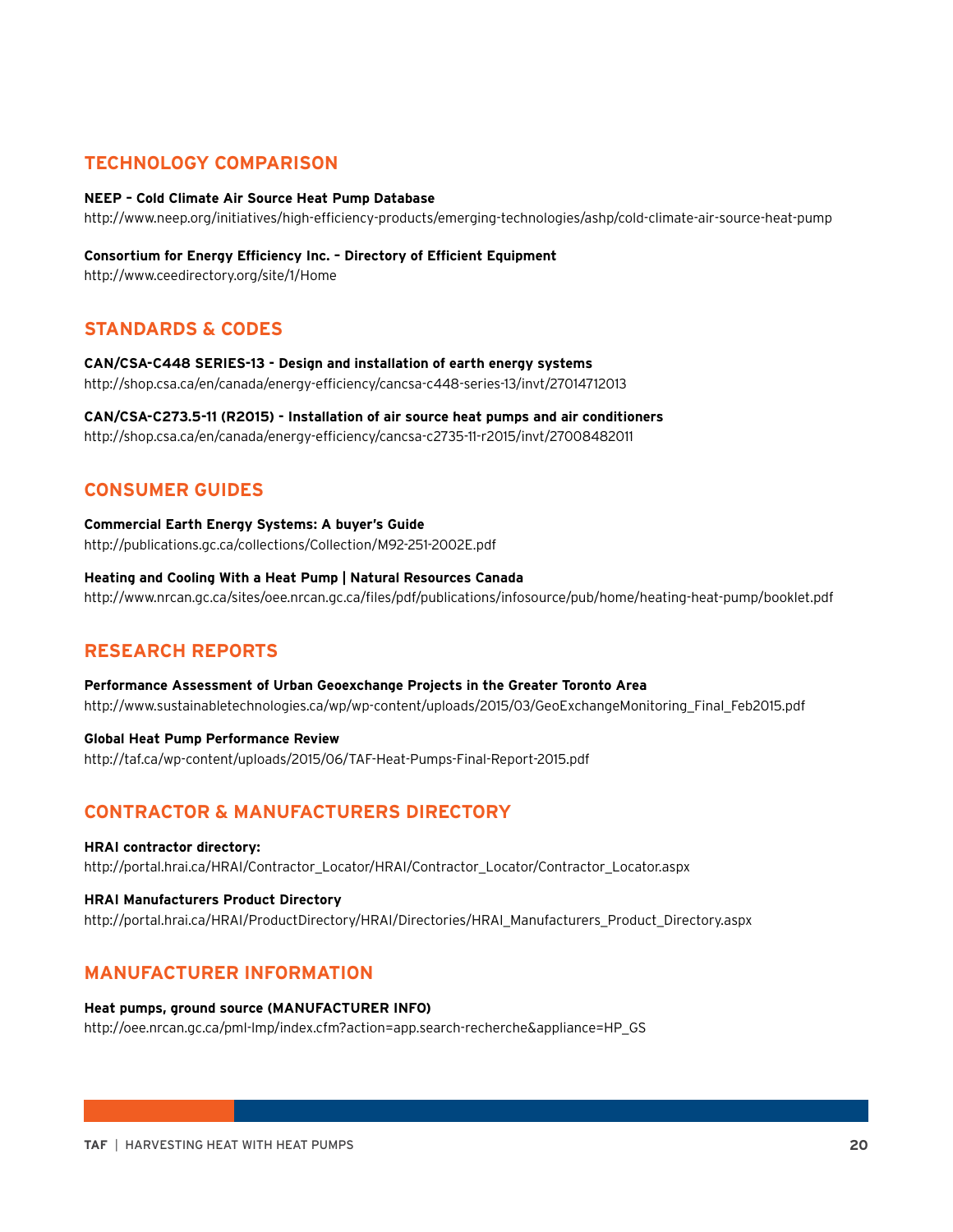# **PRODUCT DIRECTORIES**

#### **ENERGY STAR Certified Non-AHRI Central Air Conditioner Equipment and Air Source Heat Pump**

https://data.energystar.gov/Active-Specifications/ENERGY-STAR-Certified-Non-AHRI-Central-Air-Conditi/cker-n33t

**Directory of Certified Product Performance** https://www.ahridirectory.org/ahridirectory/pages/home.aspx

**Cold Climate Air Source Heat Pump Specification Listing** http://www.neep.org/initiatives/high-efficiency-products/emerging-technologies/ashp/cold-climate-air-source-heat-pump

**CEE Directory of Efficient Equipment** http://www.ceedirectory.org/site/1/Home

# **ASSOCIATIONS/INSTITUTES**

**Canadian GeoExchange Coalition** http://www.geo-exchange.ca/en/

**Heating, Refrigeration and Air Conditioning Institute of Canada (HRAI)**  http://www.hrai.ca/

**Ontario Geothermal Association** http://ontariogeothermal.ca/index.html

**Ontario Refrigeration & Air Conditioning Contractors Association**

http://orac.ca/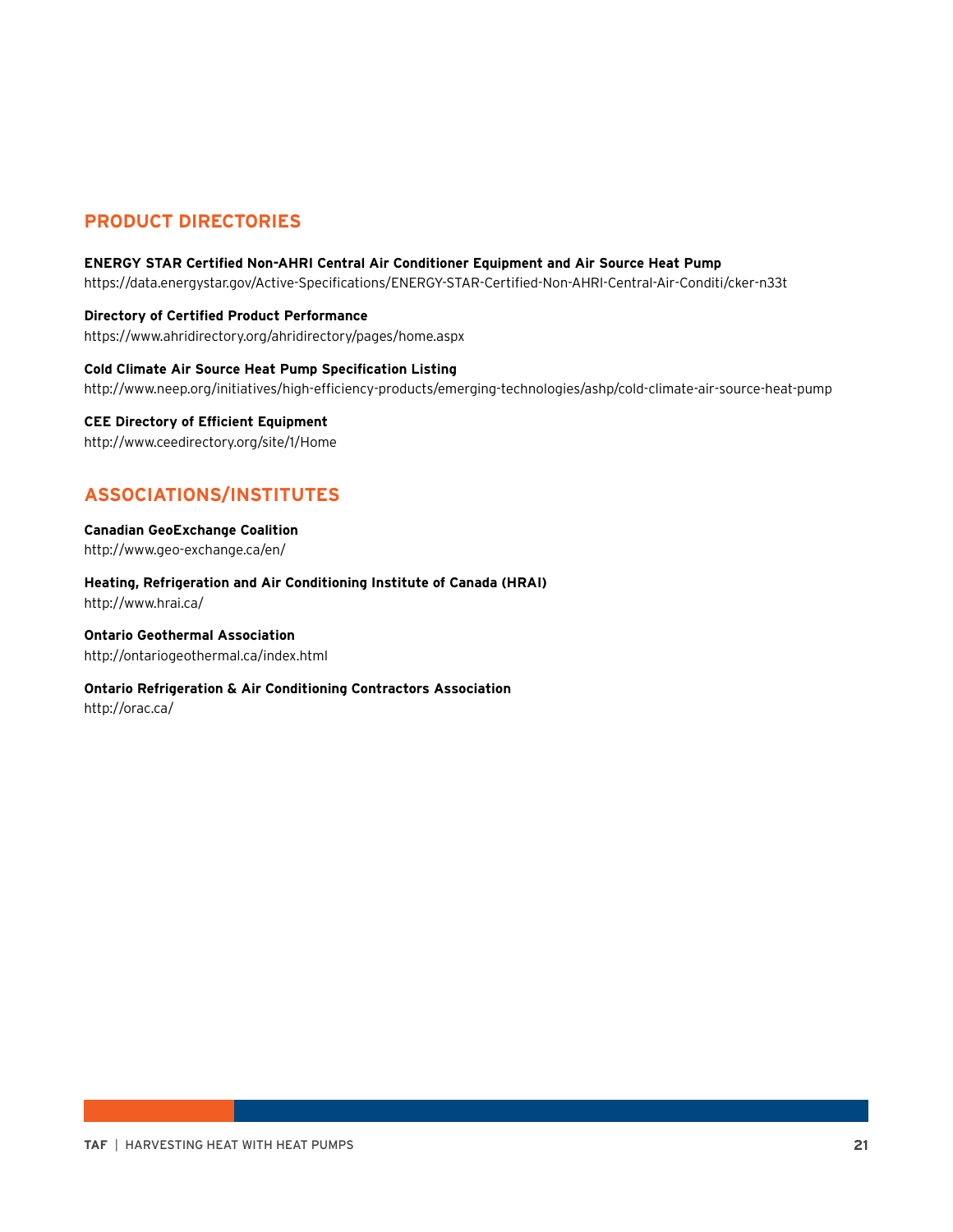# **Glossary**

**Air Source Heat Pump:** a system which transfers heat from outside to inside a building, or vice versa. Under the principles of vapour compression refrigeration, an air source heat pump uses a refrigerant system involving a compressor and a condenser to absorb heat at one place and release it at another.

**Borehole:** a vertical hole drilled in the earth to insert pipe to transfer heat from the soil.

**Building load (heating or cooling):** the heating or cooling power required to maintain building indoor spaces at their selected temperatures. This power is calculated based on the heat transfer for each room, the simultaneous heat transfer for the whole building and the difference between the indoor and outdoor temperature.

**Cash-flow analysis:** a study of the economics of owning a heat pump system that takes into account the cost of purchasing the system (including interest paid on money borrowed to purchase it) and the cost of energy used to operate it.

**Climate change:** a change in the average weather of a given region. Average weather includes all features associated with climate such as temperature, wind patterns, and precipitation. Climate change on a global scale refers to changes to the climate of the Earth as a whole.

**Closed-loop system:** *see* Loop: closed loop.

**Coefficient of performance (cooling) (COPc):** a measure of the efficiency of an air-conditioning appliance, calculated by dividing the cooling output by the energy input.

**Coefficient of performance (heating) (COPh):** a measure of the efficiency of a heating appliance, calculated by dividing the heat output by the energy input.

**Compressor:** a device used to compress refrigerant gas in a heat pump. Compressing a gas raises its temperature and makes it more useable to heat either a home or domestic water.

**Conventional heating/air-conditioning system:** a system using the prevalent fuels (fossil fuel, electrical resistance, air-cooled condensing units) to provide heating and cooling to most homes is often referred to as conventional.

**Desuperheater:** a heat exchanger installed in a heat pump directly after the compressor and designed to remove a portion of the heat from hot, gas refrigerant in a ground source heat pump. It is typically intended to heat domestic water.

**Distribution system:** a system that distributes the heated (or cooled) air (or water) supplied by a heating system in a home. Ductwork is normally used in a forced-air system, and water piping is used in a hydronic heating system.

**Energy efficiency ratio (EER):** a measure of the cooling or air-conditioning efficiency of an appliance, calculated by dividing the cooling output in Btu/h by the energy input in watts.

**Ground Source Heat Pump (GSHP):** a system designed to transfer heat to and/or from the soil and a building, consisting of a heat pump that is connected to a closed or open loop and a forced-air or hydronic heat distribution system.